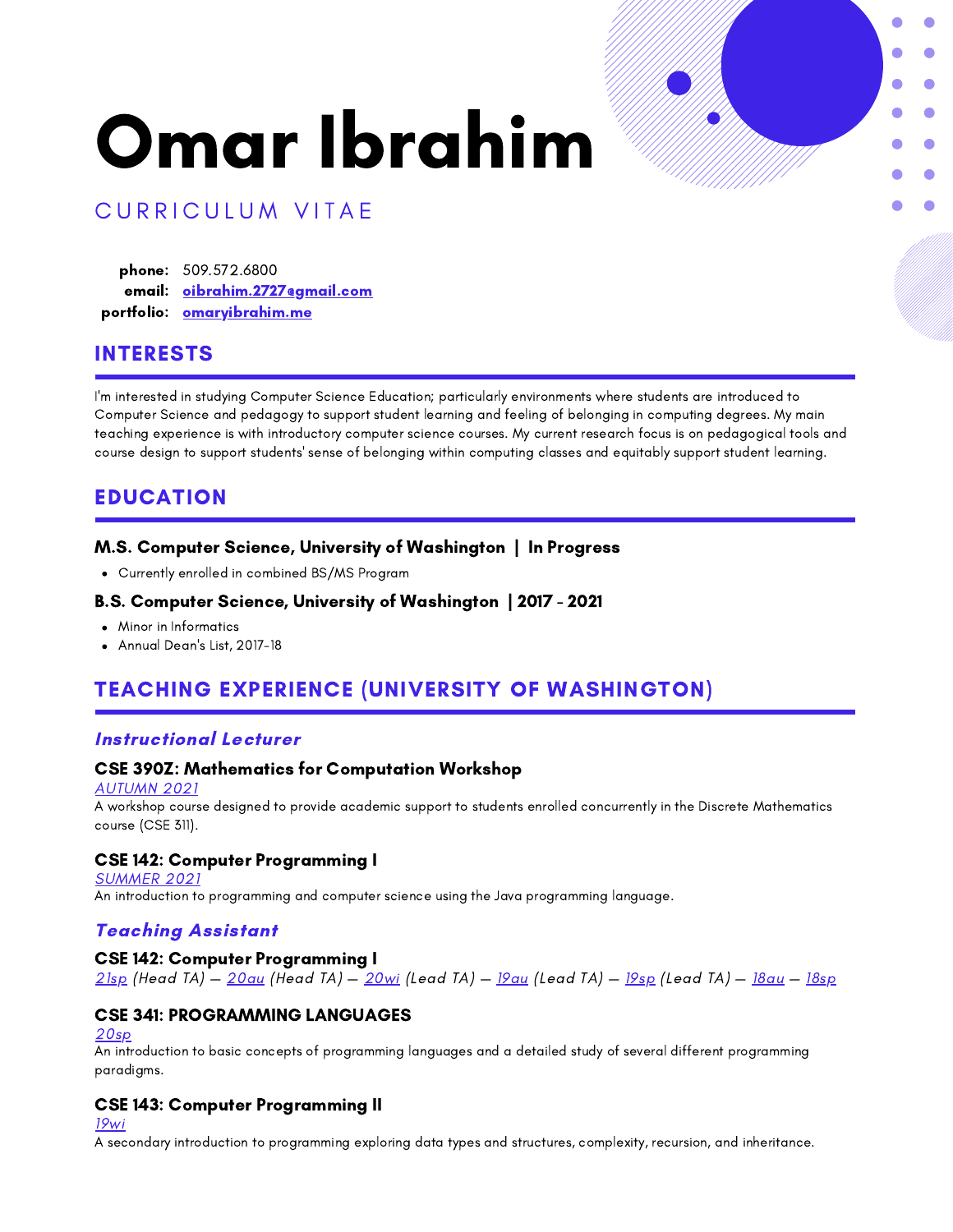# RESEARCH EXPERIENCE

## Taskar Center for Accessible Technology, University of Washington

MARCH 2021 - JUNE 2021

- Conducted research on non-visual localization communication techniques
- Wrote policies and plans for research/testing

#### Pacific Northwest National Laboratory

AUGUST '16 - MAY '17

Tested new mass spectrometry data analysis application Formularity, developed to ensure reproducible and accurate measurements

# PROFESSIONAL EXPERIENCE

## Instructional Lecturer | University of Washington

JUNE 2021 - PRESENT

- Taught a variety of courses (see "Instructional Lecturer" Teaching Experience section above)
- Created lecture content and gave lectures over course content
- Designed/wrote new exercises, assessments, exams, and infrastructure for assessing student work and content mastery
- Designed student homework and course resources to provide additional student support
- Managed and mentored undergraduate TA staff in course administration, teaching techniques, and student support

## Undergraduate Teaching Assistant | University of Washington

MARCH 2018 - JUNE 2021

- Taught weekly sections for a variety of courses (see "Teaching Assistant" section above)
- Assessed student mastery of course topics through grading and providing feedback on programming assignments and exams

#### HEAD TEACHING ASSISTANT

SEPTEMBER 2020 - JUNE 2021

- Managed and advised course TA staff
- Managed, developed, and updated course infrastructure and curricular materials
- Managed course transition to a new grading system and infrastructure

#### LEAD TEACHING ASSISTANT

MARCH 2019 - MARCH 2020

- Organized, held, and gave talks to intro CS students on computing- and industry-related topics
- Trained new TA staff on teaching/grading practices and expectations

#### Software Development Engineer Intern | Amazon Web Services

JUNE 2020 - SEPTEMBER 2020

Developed a new fullstack feature for an internal ec2 capacity insight tool — backend was built with Java connected to AWS, and the tool was integrated into an existing frontend dashboard using AWS, React, and Redux

 $\bullet$ 

#### Software Development Intern | Citrix Systems

JUNE 2019 - SEPTEMBER 2019

- Automated tasks to improve workflow efficiency of engineers using Python and Ansible with AWS
- Developed customer troubleshooting features for Citrix Cloud using jQuery
- Refactored tool infrastructure from jQuery to React

#### Undergrad Intern - Technical | Washington River Protection Solutions JUNE 2018 - AUGUST 2018

- Created real-time data visualizations for waste treatment facilities on the Hanford site
- Built attribute templates for data organization and management using R and SQL